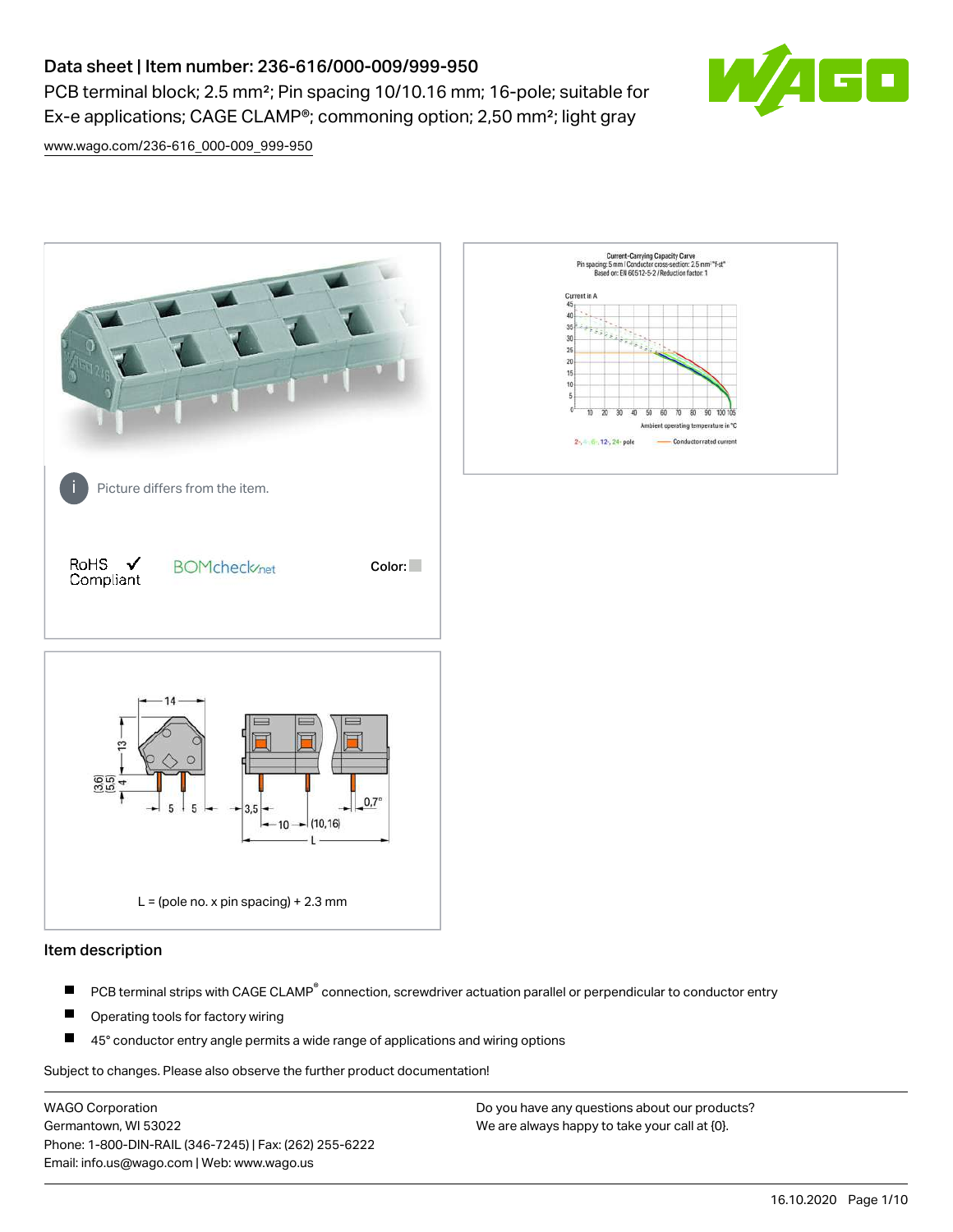

Set to metric or inch pin spacing by compressing PCB terminal strips or pulling them apart

# Data

Electrical data

## Ex information

| Ratings per                | ATEX: PTB 06 ATEX 1061 U / IECEx: PTB 06.0042 U |  |
|----------------------------|-------------------------------------------------|--|
| Rated voltage EN (Ex e II) | 440 V                                           |  |
| Rated current (Ex e II)    | 16 A                                            |  |

# Connection data

| Connection technology                             | CAGE CLAMP <sup>®</sup>                 |
|---------------------------------------------------|-----------------------------------------|
| Actuation type                                    | Operating tool                          |
| Solid conductor                                   | $0.08$ 2.5 mm <sup>2</sup> / 28  12 AWG |
| Fine-stranded conductor                           | $0.082.5$ mm <sup>2</sup> / 28  12 AWG  |
| Fine-stranded conductor; with insulated ferrule   | $0.251.5$ mm <sup>2</sup>               |
| Fine-stranded conductor; with uninsulated ferrule | $0.251.5$ mm <sup>2</sup>               |
| Strip length                                      | $56$ mm / 0.2  0.24 inch                |
| Conductor connection direction to PCB             | 45°                                     |
| Pole No.                                          | 16                                      |
| Total number of connection points                 | 16                                      |
| Total number of potentials                        | 16                                      |
| Number of connection types                        |                                         |
| Number of levels                                  | 1                                       |
| Note (conductor cross-section)                    | 12 AWG: THHN, THWN                      |

# Physical data

| Pin spacing                          | 10/10.16 mm / 0.394/0.4 inch |
|--------------------------------------|------------------------------|
| Width                                | 162.3 mm / 6.39 inch         |
| Height                               | 17 mm / 0.669 inch           |
| Height from the surface              | 13 mm / 0.512 inch           |
| Depth                                | 14 mm / 0.551 inch           |
| Solder pin length                    | 4 mm                         |
| Solder pin dimensions                | $0.7 \times 0.7$ mm          |
| Drilled hole diameter with tolerance | $1.1$ $(+0.1)$ mm            |

Subject to changes. Please also observe the further product documentation!

| <b>WAGO Corporation</b>                                | Do you have any questions about our products? |
|--------------------------------------------------------|-----------------------------------------------|
| Germantown, WI 53022                                   | We are always happy to take your call at {0}. |
| Phone: 1-800-DIN-RAIL (346-7245)   Fax: (262) 255-6222 |                                               |
| Email: info.us@wago.com   Web: www.wago.us             |                                               |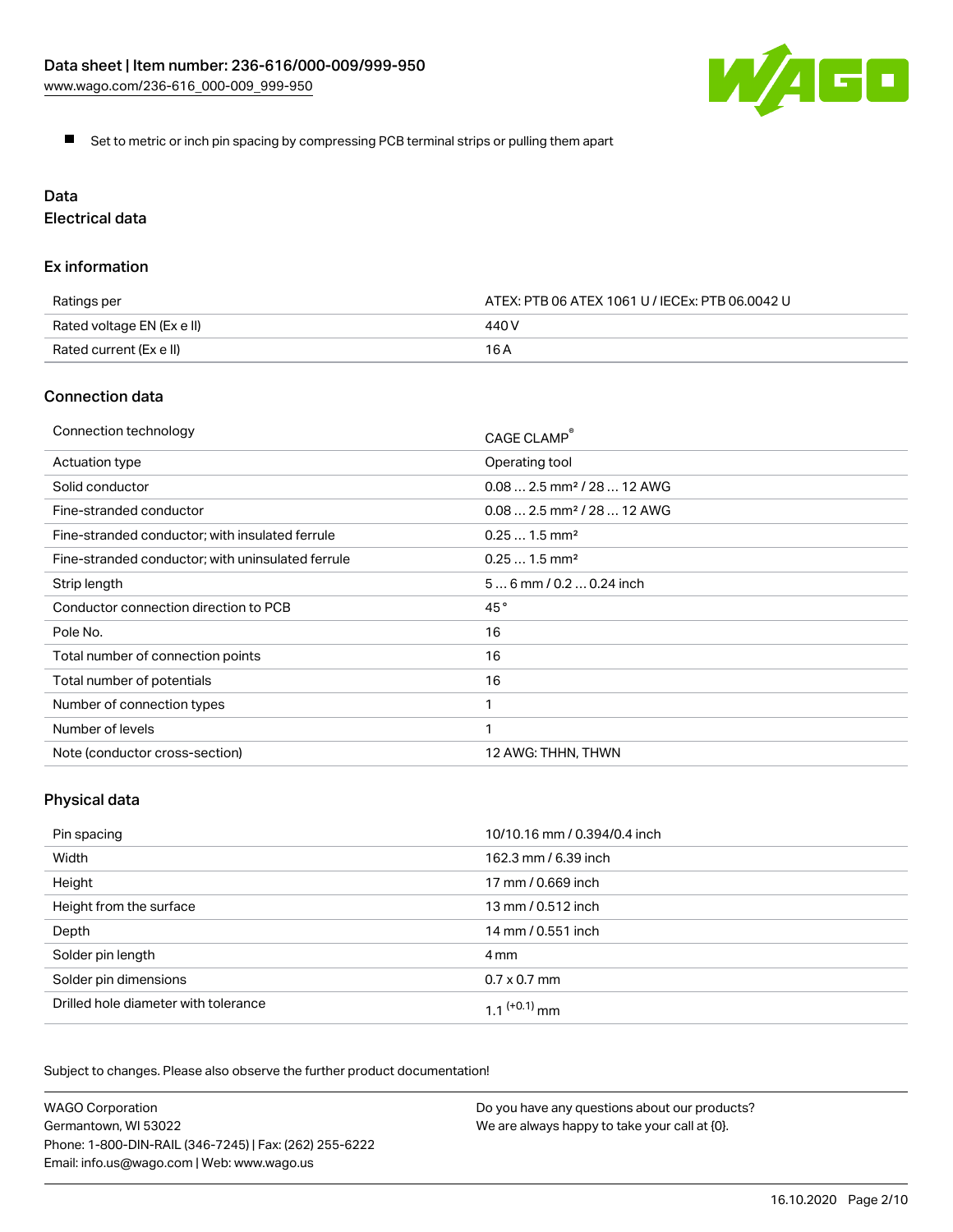

# PCB contact

| PCB contact                         | <b>THT</b>                               |
|-------------------------------------|------------------------------------------|
| Solder pin arrangement              | over the entire terminal strip (in-line) |
| Number of solder pins per potential |                                          |

## Material Data

| Color                       | light gray                             |
|-----------------------------|----------------------------------------|
| Material group              |                                        |
| Insulation material         | Polyamide (PA66)                       |
| Flammability class per UL94 | V <sub>0</sub>                         |
| Clamping spring material    | Chrome nickel spring steel (CrNi)      |
| Contact material            | Electrolytic copper $(E_{\text{Cul}})$ |
| Contact plating             | tin-plated                             |
| Fire load                   | 0.388 MJ                               |
| Weight                      | 20.5 <sub>g</sub>                      |

## Environmental Requirements

| Limit temperature range | . +105 °ົ<br>-60 … |
|-------------------------|--------------------|
|-------------------------|--------------------|

# Commercial data

| Product Group         | 4 (Printed Circuit) |
|-----------------------|---------------------|
| Packaging type        | <b>BOX</b>          |
| Country of origin     | CН                  |
| <b>GTIN</b>           | 4044918773669       |
| Customs tariff number | 85369010000         |

# Approvals / Certificates

#### Ex-Approvals

| Logo      | Approval                                                   | <b>Additional Approval Text</b> | Certificate<br>name                                           |
|-----------|------------------------------------------------------------|---------------------------------|---------------------------------------------------------------|
| $\ddot{}$ | <b>ATEx</b><br>Physikalisch Technische Bundesanstalt (PTB) | EN 60079                        | PTB 06<br>Atex 1061<br>U(II 2 G Ex<br>ell bzw. I<br>M2 Ex el) |
|           | <b>IECEX</b><br>Physikalisch Technische Bundesanstalt      | IEC 60079                       | <b>IECEX PTB</b><br>06.0042U                                  |

Subject to changes. Please also observe the further product documentation!

WAGO Corporation Germantown, WI 53022 Phone: 1-800-DIN-RAIL (346-7245) | Fax: (262) 255-6222 Email: info.us@wago.com | Web: www.wago.us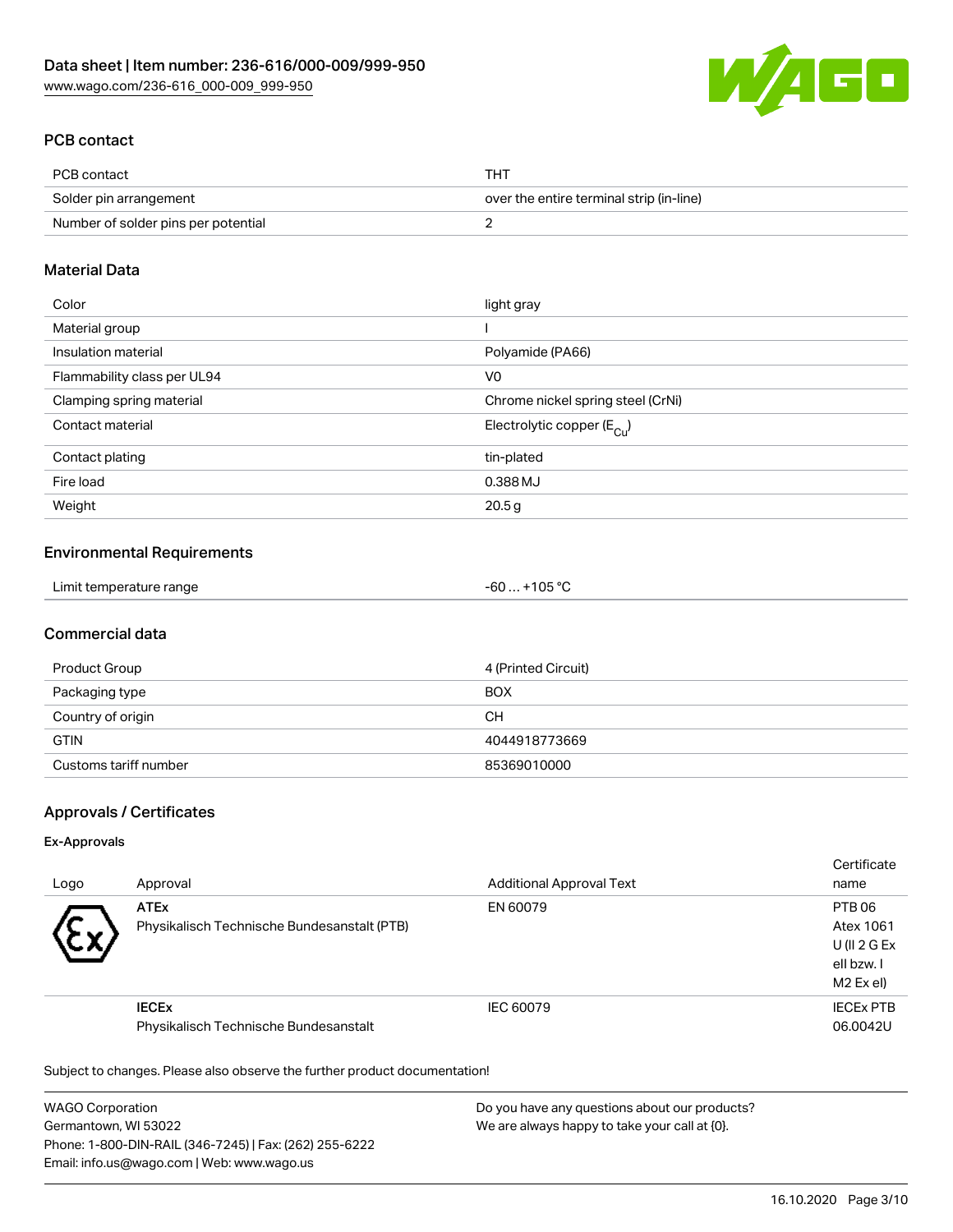

# **IECEx**

#### Country specific Approvals

| Logo          | Approval                                      | <b>Additional Approval Text</b> | Certificate<br>name             |
|---------------|-----------------------------------------------|---------------------------------|---------------------------------|
|               | <b>CSA</b><br><b>DEKRA Certification B.V.</b> | C <sub>22.2</sub> No. 158       | 1673957                         |
| <b>ERE</b> Ex | <b>EAC</b><br>Brjansker Zertifizierungsstelle | TP TC 012/2011                  | RU C-DE.<br>AM02.B.<br>00127/19 |

# Counterpart

# Compatible products

## ferrule

| Item no.: 216-101<br>Ferrule; Sleeve for 0.5 mm <sup>2</sup> / AWG 22; uninsulated; electro-tin plated; silver-colored  | www.wago.com/216-101 |
|-------------------------------------------------------------------------------------------------------------------------|----------------------|
| Item no.: 216-102<br>Ferrule; Sleeve for 0.75 mm <sup>2</sup> / AWG 20; uninsulated; electro-tin plated; silver-colored | www.wago.com/216-102 |
| Item no.: 216-103<br>Ferrule; Sleeve for 1 mm <sup>2</sup> / AWG 18; uninsulated; electro-tin plated                    | www.wago.com/216-103 |
| Item no.: 216-104<br>Ferrule; Sleeve for 1.5 mm <sup>2</sup> / AWG 16; uninsulated; electro-tin plated; silver-colored  | www.wago.com/216-104 |
| Item no.: 216-121<br>Ferrule; Sleeve for 0.5 mm <sup>2</sup> / AWG 22; uninsulated; electro-tin plated; silver-colored  | www.wago.com/216-121 |
| Item no.: 216-122<br>Ferrule; Sleeve for 0.75 mm <sup>2</sup> / AWG 20; uninsulated; electro-tin plated; silver-colored | www.wago.com/216-122 |
| Item no.: 216-123<br>Ferrule; Sleeve for 1 mm <sup>2</sup> / AWG 18; uninsulated; electro-tin plated; silver-colored    | www.wago.com/216-123 |

Subject to changes. Please also observe the further product documentation!

WAGO Corporation Germantown, WI 53022 Phone: 1-800-DIN-RAIL (346-7245) | Fax: (262) 255-6222 Email: info.us@wago.com | Web: www.wago.us Do you have any questions about our products? We are always happy to take your call at {0}.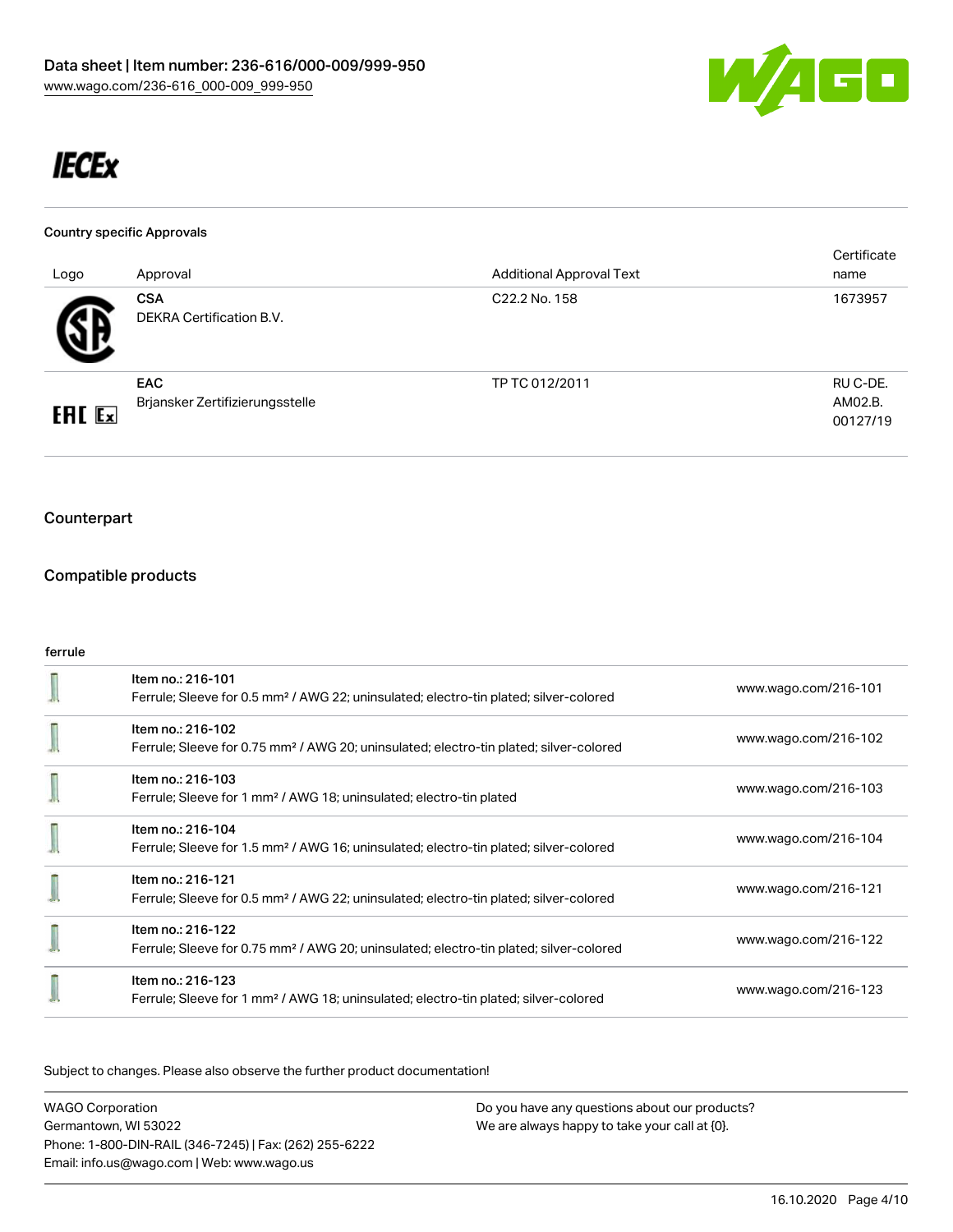# Data sheet | Item number: 236-616/000-009/999-950

Phone: 1-800-DIN-RAIL (346-7245) | Fax: (262) 255-6222

Email: info.us@wago.com | Web: www.wago.us

[www.wago.com/236-616\\_000-009\\_999-950](http://www.wago.com/236-616_000-009_999-950)



|                                                 | Item no.: 216-124<br>Ferrule; Sleeve for 1.5 mm <sup>2</sup> / AWG 16; uninsulated; electro-tin plated                                                                                            | www.wago.com/216-124 |
|-------------------------------------------------|---------------------------------------------------------------------------------------------------------------------------------------------------------------------------------------------------|----------------------|
|                                                 | Item no.: 216-131<br>Ferrule; Sleeve for 0.25 mm <sup>2</sup> / AWG 24; uninsulated; electro-tin plated; silver-colored                                                                           | www.wago.com/216-131 |
|                                                 | Item no.: 216-132<br>Ferrule; Sleeve for 0.34 mm <sup>2</sup> / AWG 24; uninsulated; electro-tin plated                                                                                           | www.wago.com/216-132 |
|                                                 | Item no.: 216-141<br>Ferrule; Sleeve for 0.5 mm <sup>2</sup> / 20 AWG; uninsulated; electro-tin plated; electrolytic copper; gastight<br>crimped; acc. to DIN 46228, Part 1/08.92                 | www.wago.com/216-141 |
|                                                 | Item no.: 216-142<br>Ferrule; Sleeve for 0.75 mm <sup>2</sup> / 18 AWG; uninsulated; electro-tin plated; electrolytic copper; gastight<br>crimped; acc. to DIN 46228, Part 1/08.92                | www.wago.com/216-142 |
|                                                 | Item no.: 216-143<br>Ferrule; Sleeve for 1 mm <sup>2</sup> / AWG 18; uninsulated; electro-tin plated; electrolytic copper; gastight<br>crimped; acc. to DIN 46228, Part 1/08.92                   | www.wago.com/216-143 |
|                                                 | Item no.: 216-144<br>Ferrule; Sleeve for 1.5 mm <sup>2</sup> / AWG 16; uninsulated; electro-tin plated; electrolytic copper; gastight<br>crimped; acc. to DIN 46228, Part 1/08.92; silver-colored | www.wago.com/216-144 |
|                                                 | Item no.: 216-151<br>Ferrule; Sleeve for 0.25 mm <sup>2</sup> / AWG 24; uninsulated; electro-tin plated                                                                                           | www.wago.com/216-151 |
|                                                 | Item no.: 216-152<br>Ferrule; Sleeve for 0.34 mm <sup>2</sup> / AWG 24; uninsulated; electro-tin plated                                                                                           | www.wago.com/216-152 |
|                                                 | Item no.: 216-201<br>Ferrule; Sleeve for 0.5 mm <sup>2</sup> / 20 AWG; insulated; electro-tin plated; white                                                                                       | www.wago.com/216-201 |
|                                                 | Item no.: 216-202<br>Ferrule; Sleeve for 0.75 mm <sup>2</sup> / 18 AWG; insulated; electro-tin plated; gray                                                                                       | www.wago.com/216-202 |
|                                                 | Item no.: 216-203<br>Ferrule; Sleeve for 1 mm <sup>2</sup> / AWG 18; insulated; electro-tin plated; red                                                                                           | www.wago.com/216-203 |
|                                                 | Item no.: 216-204<br>Ferrule; Sleeve for 1.5 mm <sup>2</sup> / AWG 16; insulated; electro-tin plated; black                                                                                       | www.wago.com/216-204 |
|                                                 | Item no.: 216-221<br>Ferrule; Sleeve for 0.5 mm <sup>2</sup> / 20 AWG; insulated; electro-tin plated; white                                                                                       | www.wago.com/216-221 |
|                                                 | Item no.: 216-222<br>Ferrule; Sleeve for 0.75 mm <sup>2</sup> / 18 AWG; insulated; electro-tin plated; gray                                                                                       | www.wago.com/216-222 |
|                                                 | Item no.: 216-223<br>Ferrule; Sleeve for 1 mm <sup>2</sup> / AWG 18; insulated; electro-tin plated; red                                                                                           | www.wago.com/216-223 |
|                                                 | Item no.: 216-224<br>Ferrule; Sleeve for 1.5 mm <sup>2</sup> / AWG 16; insulated; electro-tin plated; black                                                                                       | www.wago.com/216-224 |
|                                                 | Item no.: 216-241<br>Ferrule; Sleeve for 0.5 mm <sup>2</sup> / 20 AWG; insulated; electro-tin plated; electrolytic copper; gastight                                                               | www.wago.com/216-241 |
|                                                 | Subject to changes. Please also observe the further product documentation!                                                                                                                        |                      |
| <b>WAGO Corporation</b><br>Germantown, WI 53022 | Do you have any questions about our products?<br>We are always happy to take your call at {0}.                                                                                                    |                      |

16.10.2020 Page 5/10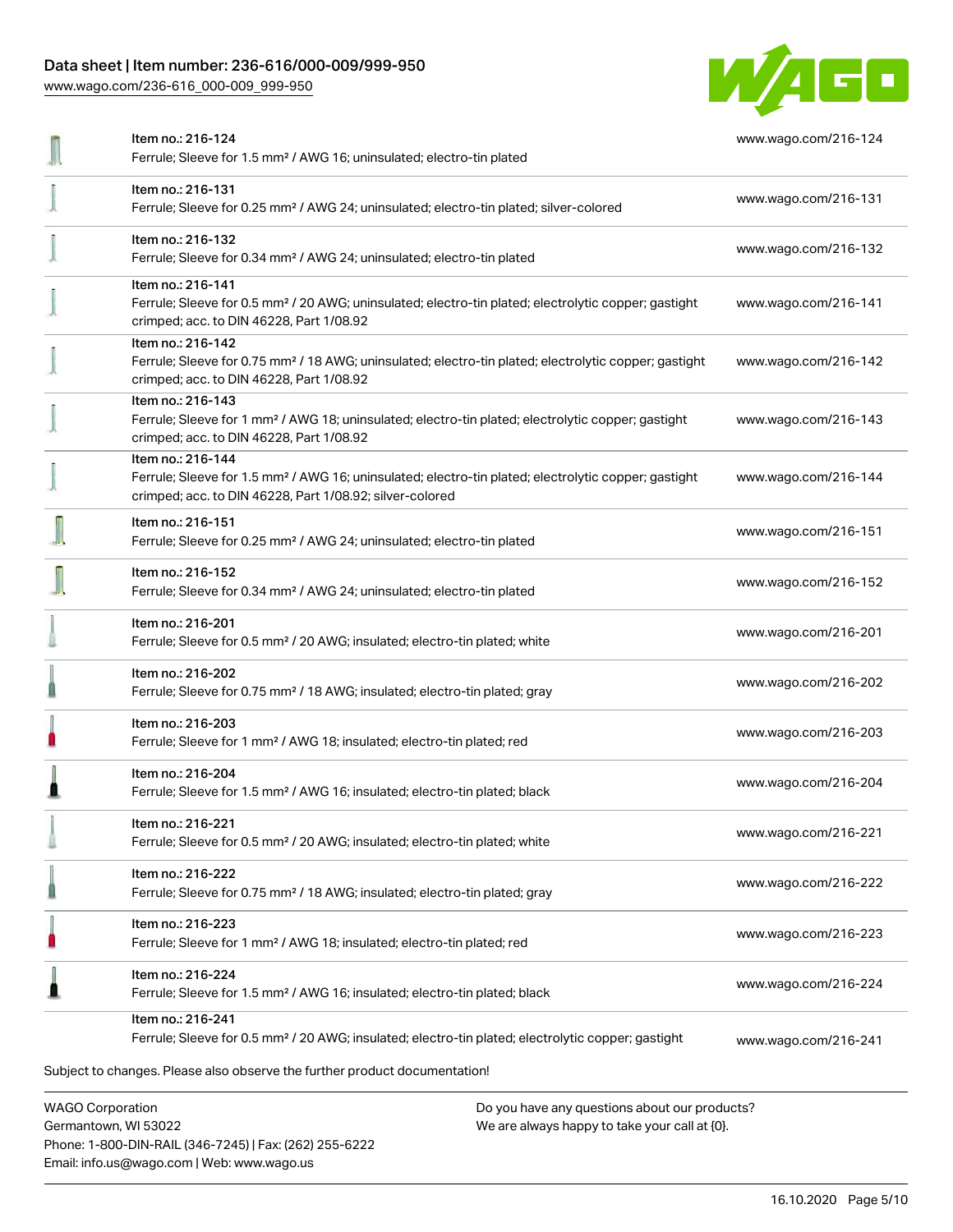## Data sheet | Item number: 236-616/000-009/999-950

[www.wago.com/236-616\\_000-009\\_999-950](http://www.wago.com/236-616_000-009_999-950)



crimped; acc. to DIN 46228, Part 4/09.90; white Item no.: 216-242 Ferrule; Sleeve for 0.75 mm² / 18 AWG; insulated; electro-tin plated; electrolytic copper; gastight [www.wago.com/216-242](http://www.wago.com/216-242) ₫ crimped; acc. to DIN 46228, Part 4/09.90; gray Item no.: 216-243 Ferrule; Sleeve for 1 mm² / AWG 18; insulated; electro-tin plated; electrolytic copper; gastight crimped; [www.wago.com/216-243](http://www.wago.com/216-243) acc. to DIN 46228, Part 4/09.90; red Item no.: 216-244 Ferrule; Sleeve for 1.5 mm² / AWG 16; insulated; electro-tin plated; electrolytic copper; gastight [www.wago.com/216-244](http://www.wago.com/216-244) ≞ crimped; acc. to DIN 46228, Part 4/09.90; black Item no.: 216-262 Ferrule; Sleeve for 0.75 mm² / 18 AWG; insulated; electro-tin plated; electrolytic copper; gastight [www.wago.com/216-262](http://www.wago.com/216-262) 0 crimped; acc. to DIN 46228, Part 4/09.90; gray Item no.: 216-263  $\mathbb{I}$ Ferrule; Sleeve for 1 mm² / AWG 18; insulated; electro-tin plated; electrolytic copper; gastight crimped; [www.wago.com/216-263](http://www.wago.com/216-263) acc. to DIN 46228, Part 4/09.90; red Item no.: 216-264 Ferrule; Sleeve for 1.5 mm² / AWG 16; insulated; electro-tin plated; electrolytic copper; gastight [www.wago.com/216-264](http://www.wago.com/216-264) crimped; acc. to DIN 46228, Part 4/09.90; black Item no.: 216-284 Ferrule; Sleeve for 1.5 mm² / AWG 16; insulated; electro-tin plated; electrolytic copper; gastight [www.wago.com/216-284](http://www.wago.com/216-284) crimped; acc. to DIN 46228, Part 4/09.90; black Item no.: 216-301 Ferrule; Sleeve for 0.25 mm² / AWG 24; insulated; electro-tin plated; yellow [www.wago.com/216-301](http://www.wago.com/216-301) Item no.: 216-302 Ferrule; Sleeve for 0.34 mm² / 22 AWG; insulated; electro-tin plated; green [www.wago.com/216-302](http://www.wago.com/216-302) Item no.: 216-321 Ferrule; Sleeve for 0.25 mm² / AWG 24; insulated; electro-tin plated; yellow [www.wago.com/216-321](http://www.wago.com/216-321) Item no.: 216-322 Ferrule; Sleeve for 0.34 mm² / 22 AWG; insulated; electro-tin plated; green [www.wago.com/216-322](http://www.wago.com/216-322) Marking accessories Item no.: 210-332/1000-202 [www.wago.com/210-332](http://www.wago.com/210-332/1000-202) Marking strips; as a DIN A4 sheet; MARKED; 1-16 (80x); Height of marker strip: 3 mm; Strip length 182 [/1000-202](http://www.wago.com/210-332/1000-202) mm; Horizontal marking; Self-adhesive; white Item no.: 210-332/1000-204 [www.wago.com/210-332](http://www.wago.com/210-332/1000-204) Marking strips; as a DIN A4 sheet; MARKED; 17-31 (80x); Height of marker strip: 3 mm; Strip length 182 [/1000-204](http://www.wago.com/210-332/1000-204) mm; Horizontal marking; Self-adhesive; white Item no.: 210-332/1000-206 [www.wago.com/210-332](http://www.wago.com/210-332/1000-206) Marking strips; as a DIN A4 sheet; MARKED; 33-48 (80x); Height of marker strip: 3 mm; Strip length 182 [/1000-206](http://www.wago.com/210-332/1000-206) mm; Horizontal marking; Self-adhesive; white

#### Item no.: 210-332/1016-202

Subject to changes. Please also observe the further product documentation!

WAGO Corporation Germantown, WI 53022 Phone: 1-800-DIN-RAIL (346-7245) | Fax: (262) 255-6222 Email: info.us@wago.com | Web: www.wago.us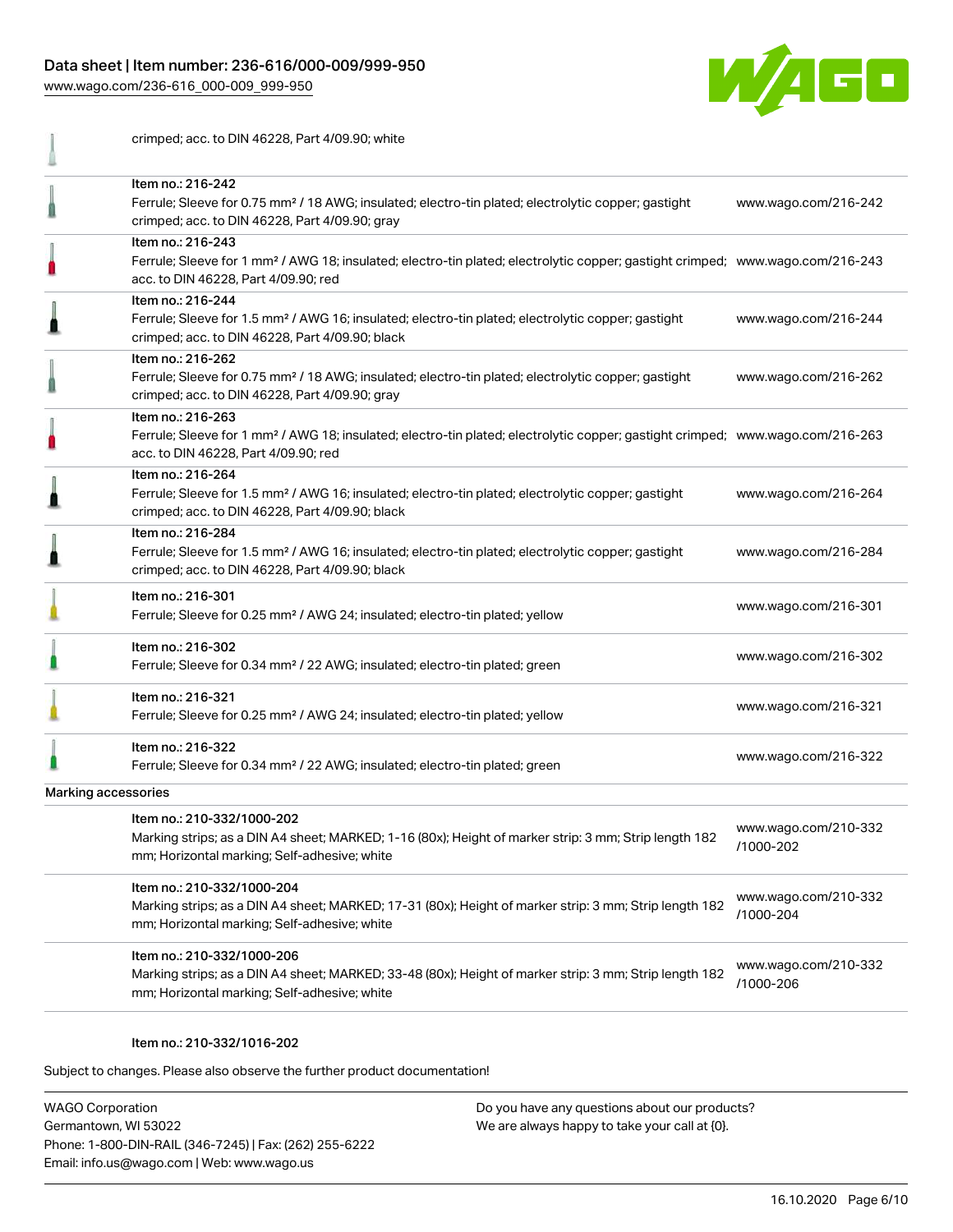

Marking strips; as a DIN A4 sheet; MARKED; 1-16 (80x); Height of marker strip: 3 mm; Strip length 182 mm; Horizontal marking; Self-adhesive; white [www.wago.com/210-332](http://www.wago.com/210-332/1016-202)

[/1016-202](http://www.wago.com/210-332/1016-202)

| Item no.: 210-332/1016-204<br>Marking strips; as a DIN A4 sheet; MARKED; 17-31 (80x); Height of marker strip: 3 mm; Strip length 182<br>mm; Horizontal marking; Self-adhesive; white | www.wago.com/210-332<br>/1016-204 |
|--------------------------------------------------------------------------------------------------------------------------------------------------------------------------------------|-----------------------------------|
| Item no.: 210-332/1016-206<br>Marking strips; as a DIN A4 sheet; MARKED; 33-48 (80x); Height of marker strip: 3 mm; Strip length 182<br>mm; Horizontal marking; Self-adhesive; white | www.wago.com/210-332<br>/1016-206 |
|                                                                                                                                                                                      |                                   |
| Item no.: 210-657<br>Operating tool; Blade: 3.5 x 0.5 mm; with a partially insulated shaft; short; multicoloured                                                                     | www.wago.com/210-657              |
| Item no.: 210-658<br>Operating tool; Blade: 3.5 x 0.5 mm; with a partially insulated shaft; angled; short; multicoloured                                                             | www.wago.com/210-658              |
| Item no.: 210-720<br>Operating tool; Blade: 3.5 x 0.5 mm; with a partially insulated shaft; multicoloured                                                                            | www.wago.com/210-720              |
| Item no.: 236-332<br>Operating tool; natural                                                                                                                                         | www.wago.com/236-332              |
| Item no.: 236-335<br>Operating tool; gray                                                                                                                                            | www.wago.com/236-335              |
|                                                                                                                                                                                      |                                   |

# Downloads Documentation

| <b>Additional Information</b>                                              |                                               |               |          |
|----------------------------------------------------------------------------|-----------------------------------------------|---------------|----------|
| Technical explanations                                                     | Apr 3, 2019                                   | pdf<br>3.6 MB | Download |
|                                                                            |                                               |               |          |
| <b>CAD files</b>                                                           |                                               |               |          |
| CAD data                                                                   |                                               |               |          |
| 2D/3D Models 236-616/000-009/999-950                                       |                                               | URL           | Download |
| <b>CAE</b> data                                                            |                                               |               |          |
| EPLAN Data Portal 236-616/000-009/999-950                                  |                                               | URL           | Download |
| <b>PCB Design</b>                                                          |                                               |               |          |
| Symbol and Footprint 236-616/000-009/999-950                               |                                               | URL           | Download |
| Subject to changes. Please also observe the further product documentation! |                                               |               |          |
| <b>WAGO Corporation</b>                                                    | Do you have any questions about our products? |               |          |
| Germantown, WI 53022                                                       | We are always happy to take your call at {0}. |               |          |
| Phone: 1-800-DIN-RAIL (346-7245)   Fax: (262) 255-6222                     |                                               |               |          |
| Email: info.us@wago.com   Web: www.wago.us                                 |                                               |               |          |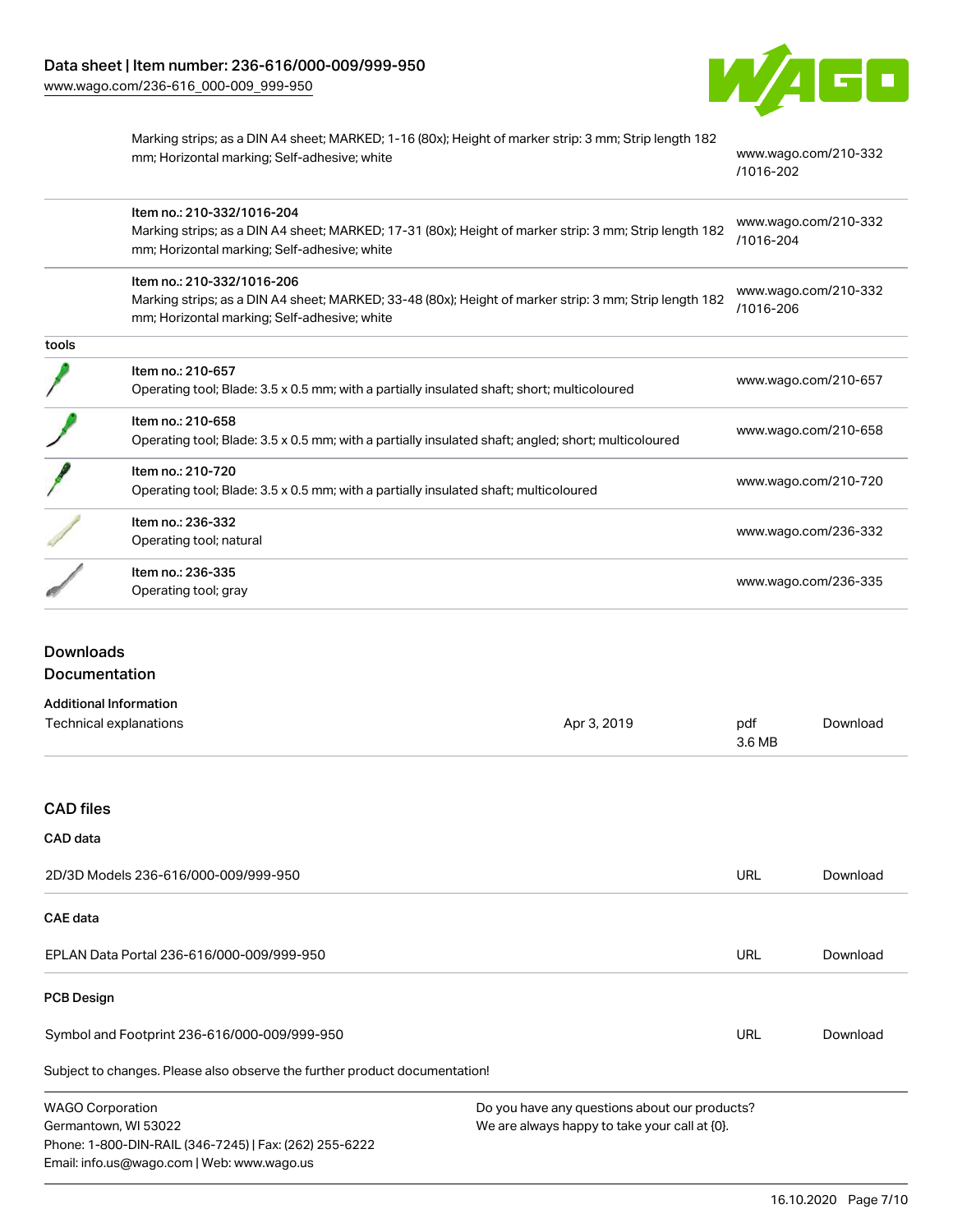

CAx data for your PCB design, consisting of "schematic symbols and PCB footprints", allow easy integration of the WAGO component into your development environment.

## Supported formats:

- $\blacksquare$ Accel EDA 14 & 15
- $\blacksquare$ Altium 6 to current version
- $\blacksquare$ Cadence Allegro
- $\blacksquare$ **DesignSpark**
- $\blacksquare$ Eagle Libraries
- $\blacksquare$ KiCad
- $\blacksquare$ Mentor Graphics BoardStation
- $\blacksquare$ Mentor Graphics Design Architect
- $\blacksquare$ Mentor Graphics Design Expedition 99 and 2000
- П OrCAD 9.X PCB and Capture
- $\blacksquare$ PADS PowerPCB 3, 3.5, 4.X, and 5.X
- $\blacksquare$ PADS PowerPCB and PowerLogic 3.0
- $\blacksquare$ PCAD 2000, 2001, 2002, 2004, and 2006
- $\blacksquare$ Pulsonix 8.5 or newer
- $\blacksquare$ STL
- $\blacksquare$ 3D STEP
- $\blacksquare$ TARGET 3001!
- $\blacksquare$ View Logic ViewDraw
- П Quadcept
- П Zuken CadStar 3 and 4
- $\blacksquare$ Zuken CR-5000 and CR-8000

PCB Component Libraries (EDA), PCB CAD Library Ultra Librarian

## Installation Notes

Conductor termination

Subject to changes. Please also observe the further product documentation!

WAGO Corporation Germantown, WI 53022 Phone: 1-800-DIN-RAIL (346-7245) | Fax: (262) 255-6222 Email: info.us@wago.com | Web: www.wago.us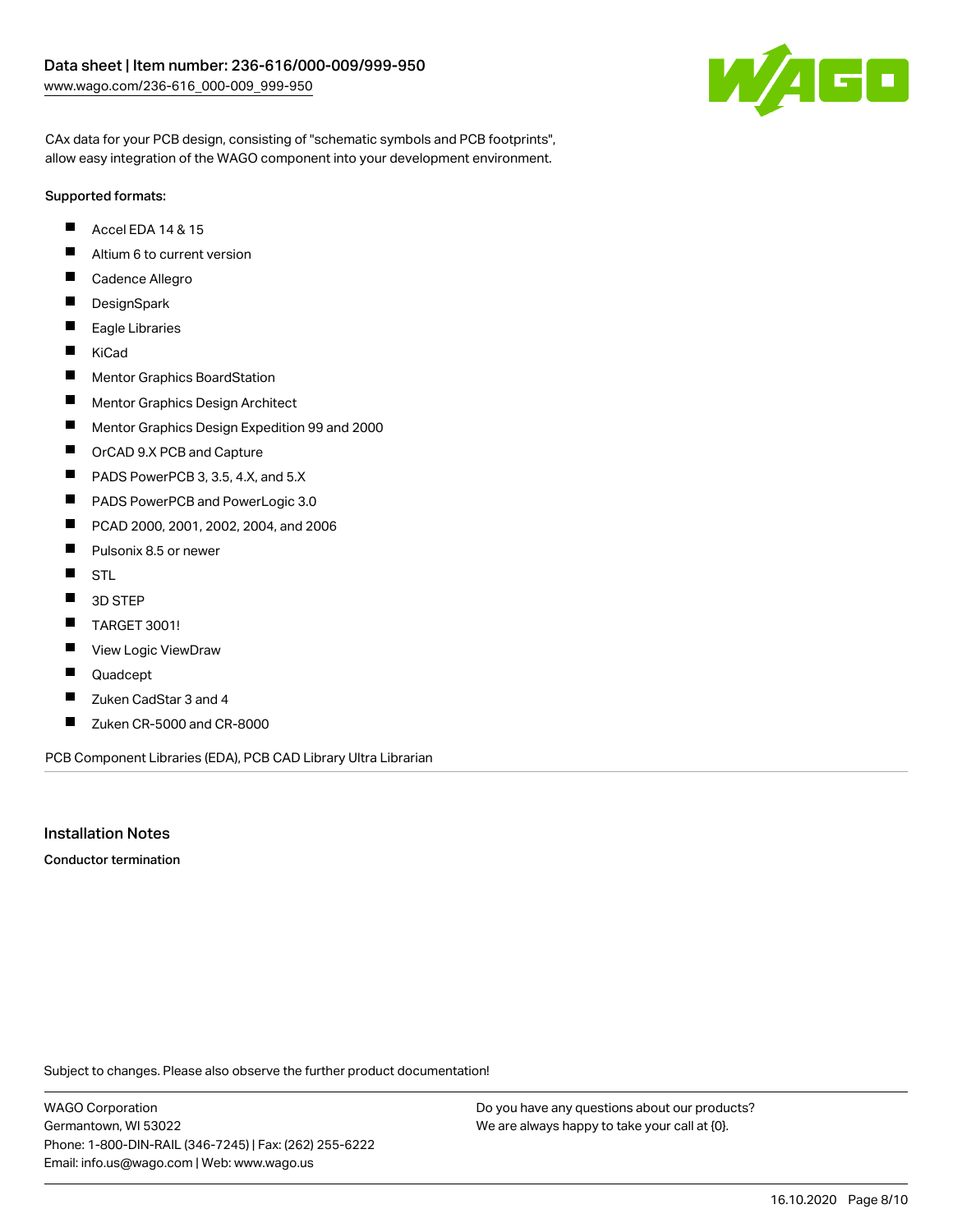# Data sheet | Item number: 236-616/000-009/999-950 [www.wago.com/236-616\\_000-009\\_999-950](http://www.wago.com/236-616_000-009_999-950)





Inserting a conductor via 3.5 mm screwdriver.



screwdriver.

Inserting a conductor via 3.5 mm Inserting a conductor via operating tool.

Screwdriver actuation parallel to conductor entry.

Screwdriver actuation perpendicular to conductor entry.



Compared to standard screwdrivers, these operating tools are far more convenient for wiring PCB terminal strips at factory.

Installation

Subject to changes. Please also observe the further product documentation!

WAGO Corporation Germantown, WI 53022 Phone: 1-800-DIN-RAIL (346-7245) | Fax: (262) 255-6222 Email: info.us@wago.com | Web: www.wago.us